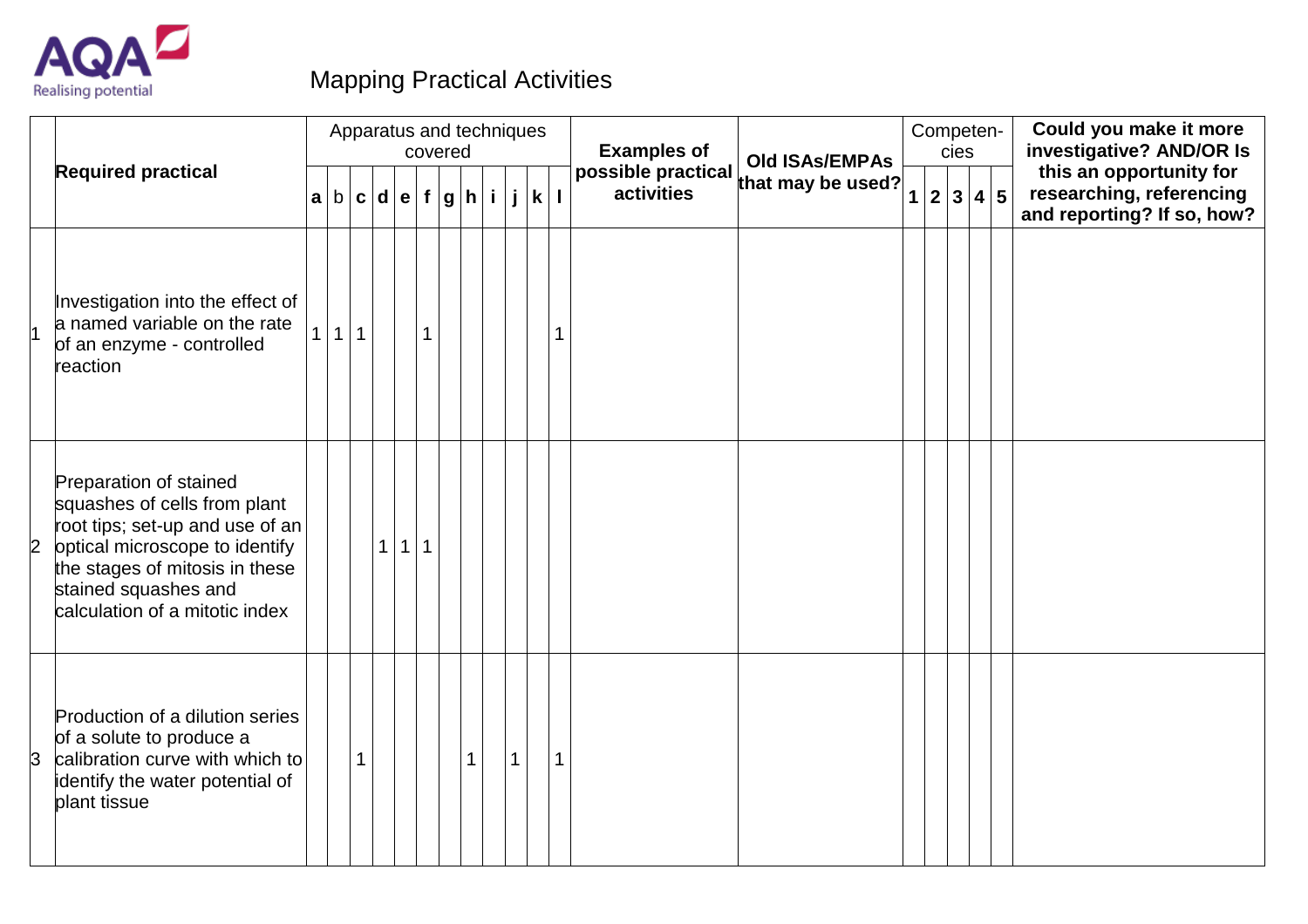|   | <b>Required practical</b>                                                                                        |                |   |   |  | Apparatus and techniques<br>covered |             |              |  | <b>Examples of</b><br>possible practical that may be used? | <b>Old ISAs/EMPAs</b> |  | cies | Competen- | Could you make it more<br>investigative? AND/OR Is<br>this an opportunity for<br>researching, referencing<br>and reporting? If so, how? |
|---|------------------------------------------------------------------------------------------------------------------|----------------|---|---|--|-------------------------------------|-------------|--------------|--|------------------------------------------------------------|-----------------------|--|------|-----------|-----------------------------------------------------------------------------------------------------------------------------------------|
| 4 | Investigation into the effect of<br>a named variable on the<br>permeability of cell-surface<br>membranes         | 1 <sup>1</sup> | 1 | 1 |  |                                     |             | $\mathbf{1}$ |  |                                                            |                       |  |      |           |                                                                                                                                         |
| 5 | Dissection of animal or plant<br>gas exchange or mass<br>transport<br>system or of organ within<br>such a system |                |   |   |  |                                     | $\mathbf 1$ | $\mathbf{1}$ |  |                                                            |                       |  |      |           |                                                                                                                                         |
| 6 | Use of aseptic techniques to<br>investigate the effect of<br>antimicrobial<br>substances on microbial<br>growth  |                |   |   |  |                                     |             |              |  |                                                            |                       |  |      |           |                                                                                                                                         |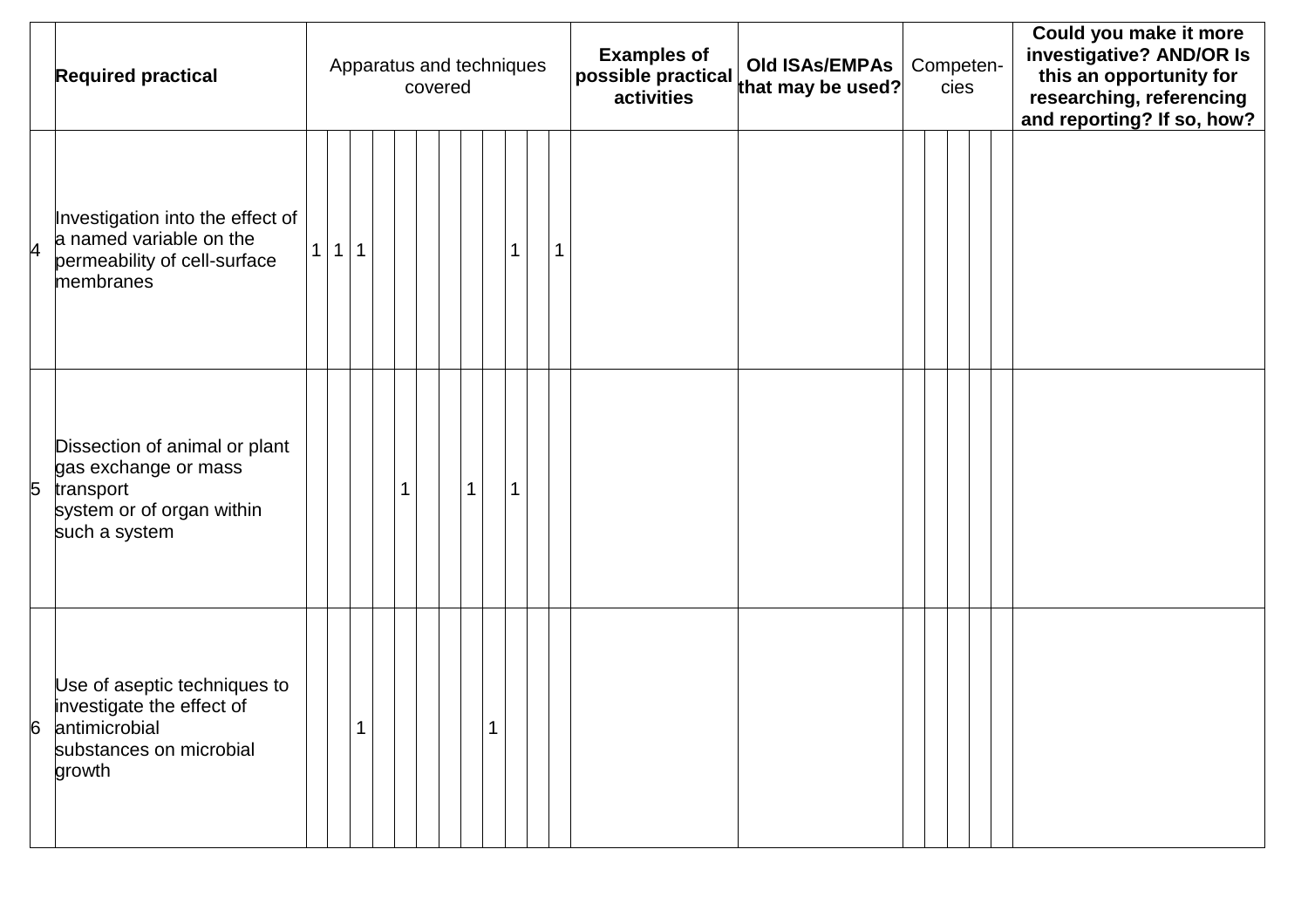|                | <b>Required practical</b>                                                                                                                                                                              |                |              |  | covered |  |              | Apparatus and techniques |  | <b>Examples of</b> | <b>Old ISAs/EMPAs</b><br>$ $ possible practical $ $ $\frac{1}{2}$ is $\frac{1}{2}$ in the used? | Competen-<br>cies |  |  |  | Could you make it more<br>investigative? AND/OR Is<br>this an opportunity for<br>researching, referencing<br>and reporting? If so, how? |
|----------------|--------------------------------------------------------------------------------------------------------------------------------------------------------------------------------------------------------|----------------|--------------|--|---------|--|--------------|--------------------------|--|--------------------|-------------------------------------------------------------------------------------------------|-------------------|--|--|--|-----------------------------------------------------------------------------------------------------------------------------------------|
| 7              | Use of chromatography to<br>investigate the pigments<br>isolated from leaves of<br>different plants, eg leaves<br>from shade-tolerant and<br>shade intolerant plants or<br>leaves of different colours | $\mathbf 1$    | 1            |  |         |  |              |                          |  |                    |                                                                                                 |                   |  |  |  |                                                                                                                                         |
| $\overline{8}$ | Investigation into the effect of<br>a named factor on the rate of<br>dehydrogenase activity in<br>extracts of chloroplasts                                                                             | 1 <sup>1</sup> | $\mathbf{1}$ |  |         |  |              |                          |  |                    |                                                                                                 |                   |  |  |  |                                                                                                                                         |
| 9              | Investigation into the effect of<br>a named variable on the rate<br>of respiration of cultures of<br>single-celled organisms                                                                           |                | 1 1          |  |         |  | $\mathbf{1}$ |                          |  |                    |                                                                                                 |                   |  |  |  |                                                                                                                                         |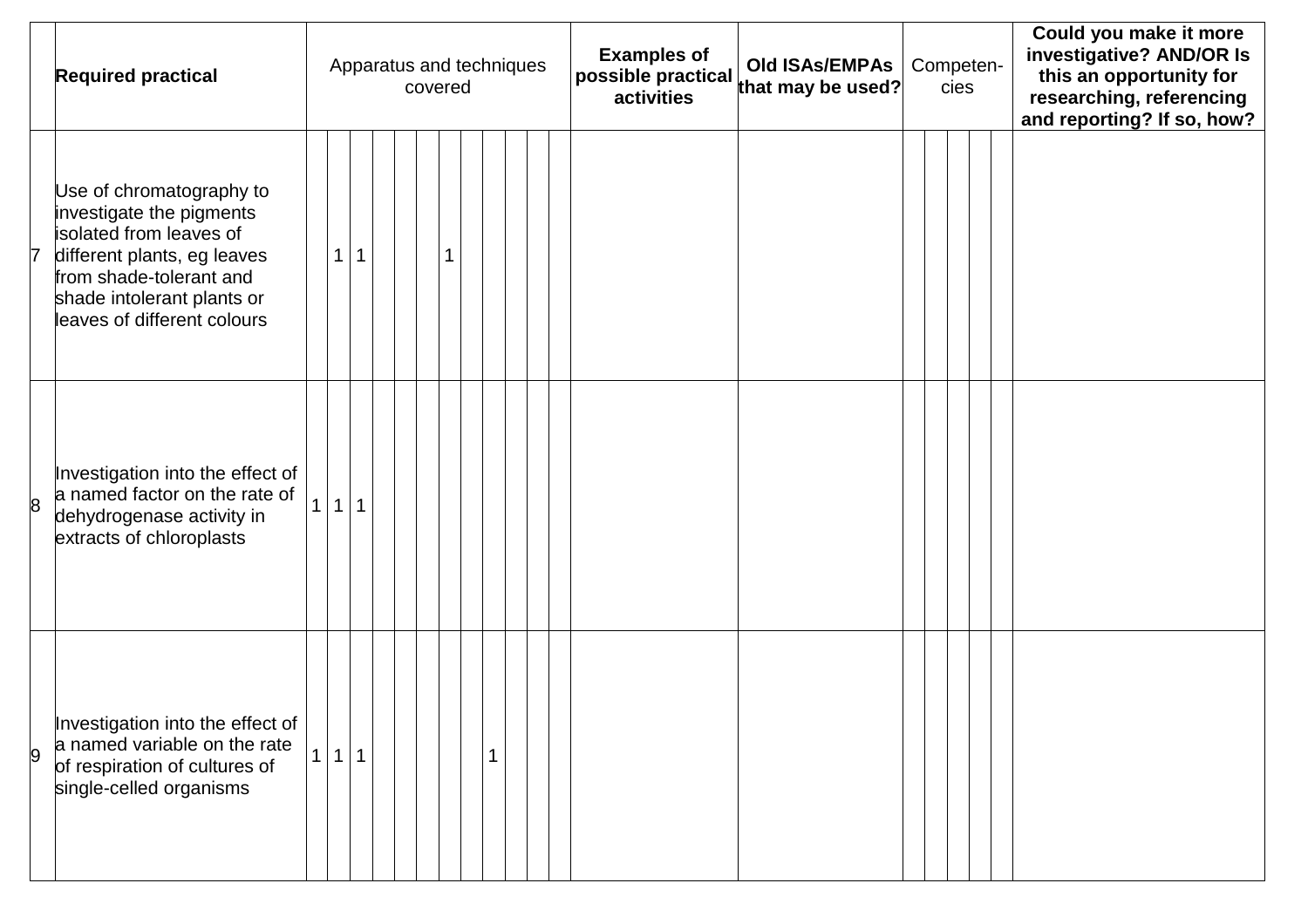| <b>Required practical</b>                                                                                                                                                                                                     |                |                |   |  | Apparatus and techniques<br>covered |   |  |                | <b>Examples of</b><br>$ $ possible practical $ $ $\frac{1}{2}$ is $\frac{1}{2}$ in the used? |  | Competen- | cies |  | Could you make it more<br>investigative? AND/OR Is<br>this an opportunity for<br>researching, referencing<br>and reporting? If so, how? |
|-------------------------------------------------------------------------------------------------------------------------------------------------------------------------------------------------------------------------------|----------------|----------------|---|--|-------------------------------------|---|--|----------------|----------------------------------------------------------------------------------------------|--|-----------|------|--|-----------------------------------------------------------------------------------------------------------------------------------------|
| Investigation into the effect of<br>an environmental variable on<br>10 <sup>the</sup> movement of an animal<br>using either a choice chamber<br>or a maze                                                                     |                |                |   |  |                                     |   |  |                |                                                                                              |  |           |      |  |                                                                                                                                         |
| Production of a dilution series<br>of a glucose solution and use<br>of colorimetric techniques to<br>11 produce a calibration curve<br>with which to identify the<br>concentration of glucose in an<br>unknown 'urine' sample |                |                | 1 |  |                                     |   |  |                |                                                                                              |  |           |      |  |                                                                                                                                         |
| Investigation into the effect of<br>$\vert$ 12 $\vert$ named environmental factor<br>on the distribution of a given<br>species                                                                                                | 1              | $\overline{1}$ |   |  |                                     | 1 |  | $\overline{1}$ |                                                                                              |  |           |      |  |                                                                                                                                         |
| Number of opportunities for<br>each AT skill                                                                                                                                                                                  | 5 <sup>1</sup> |                |   |  | 7 8 1 2 3 1 4 2 3 1 4               |   |  |                |                                                                                              |  |           |      |  |                                                                                                                                         |